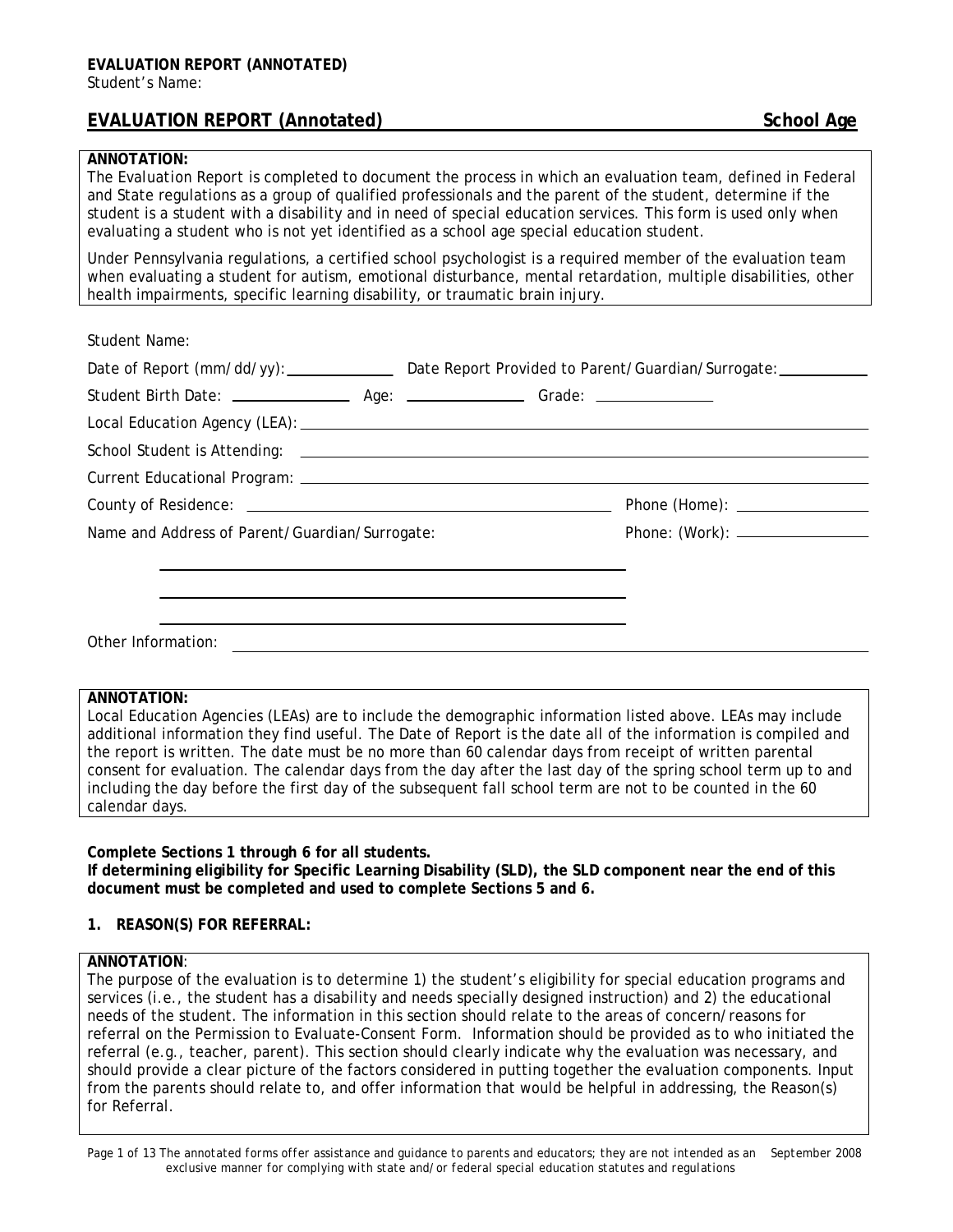The IEP team must address the following special considerations before developing the IEP: visual impairment; hearing impairment; behaviors that impede learning or that of others; limited English proficiency; communication needs; and assistive technology devices and/or services. The information needed to identify the special considerations should be collected during the evaluation, and could be addressed in this section.

- **2. SOURCES OF EVALUATION DATA** In interpreting evaluation data, the school must draw upon a variety of data sources, including those listed below, and carefully consider the information obtained. Document the information obtained from the sources below.
- A. Evaluations and information provided by the parent of the student (or documentation of LEA's attempts to obtain parental input):

### **ANNOTATION**:

An important part of the ER is the input and information that has been provided by (not about) the parents or persons with whom the student lives, as well as the results of any independent educational evaluations that have been completed. The extent to which observed school performance is or is not demonstrated in the home or community can be important in planning a student's educational program. This is especially pertinent to the evaluation of the student's adaptive behavior. Information from the parents should be clearly indicated, with a phrase such as, "As reported by the parents..." The LEA will develop a form and/or process for collecting parent input. This information may be provided in writing, via phone, through conversation, etc. If unable to get input from the parents, attempts made to obtain the information must be documented **within this section**.

B. Observations – Include teacher observations and observations by related services providers, when appropriate:

## **ANNOTATION:**

This item should summarize observations made by teachers and, when appropriate, other educational professionals, about the student in various settings.The observations should document specific skills that the student is capable of performing, or specific skills that the student lacks. Observations also may include information from more than one subject or class and include task comprehension, task completion, time spent on task, classroom environment and level of peer interaction. This section can include statements made about the student that are not the result of someone doing a formal observation of the student in a particular setting.

C. Recommendations by teachers:

# **ANNOTATION:**

Teacher recommendations should be based on the review of results and interpretation of the student's formative, diagnostic, and benchmark assessments, including progress monitoring data. Recommendations can be made regarding classroom strategies implemented that assist the student in accessing the general education curriculum and meeting the goals in his/her current IEP. Teachers may recommend supplemental aids and services (e.g., collaborative, instructional, physical, behavioral), modifications and specially designed instruction that would assist the student in meeting his or her goals and participating in the general educational setting.

D. The student's physical condition (include health, vision, hearing); social or cultural background; and adaptive behavior relevant to the student's suspected disability and potential need for special education: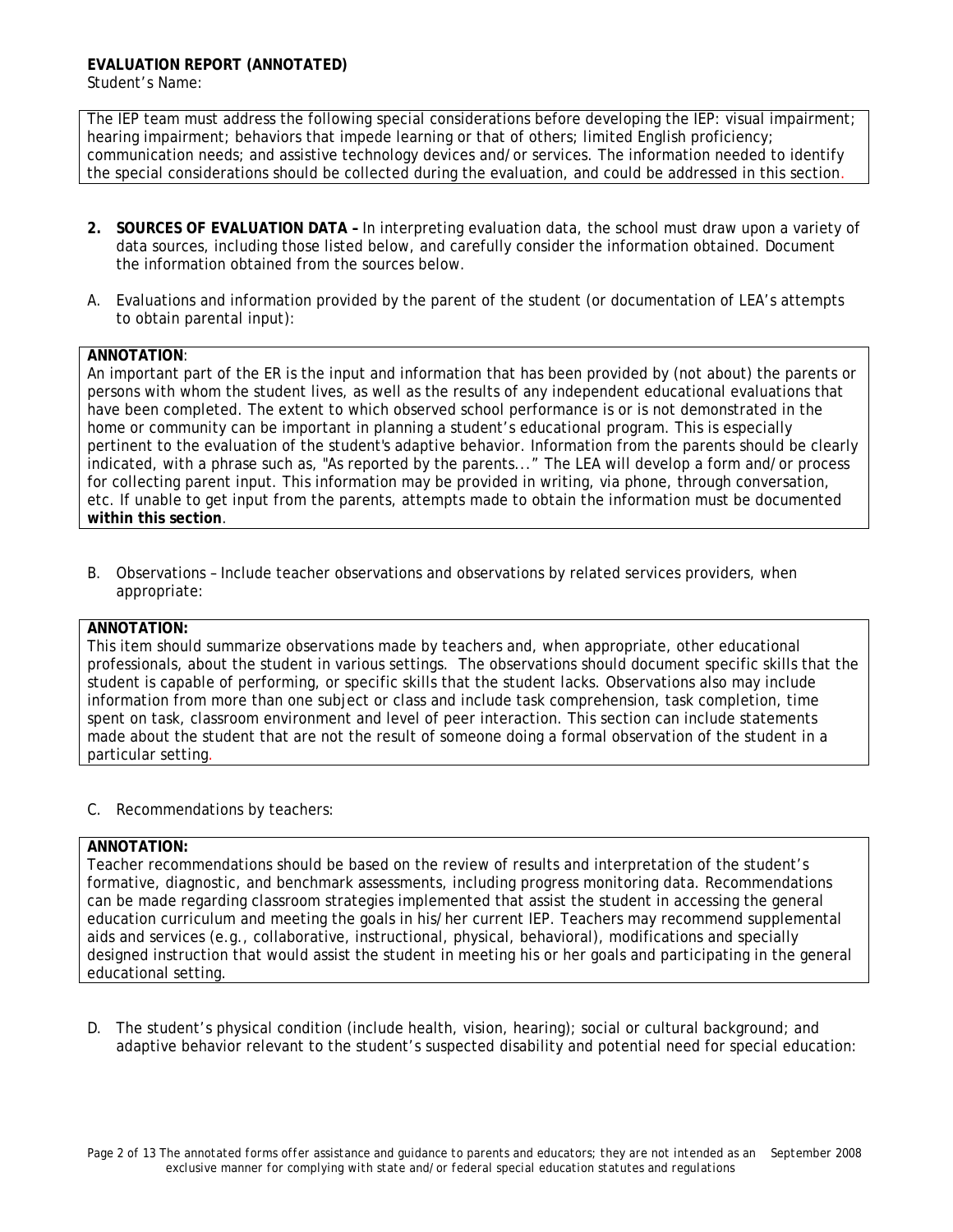## **ANNOTATION:**

This item should summarize information reviewed regarding the student's physical, social or cultural background, and other aspects of the student's life that impact on his/her current educational performance. If appropriate, this section should include a statement about the student's proficiency with the English language and the impact his/her skill level may have on participation in the general education curriculum with appropriate supplementary aids and services. Historical information that has no relevance to the recommendation regarding eligibility or programming should not be included. This information should be gathered from current student data.

E. Assessments – Include, when appropriate, current classroom based assessments; aptitude and achievement tests; local and/or state assessments; behavioral assessments; vocational technical education assessment results; interests, preferences, aptitudes (for secondary transition); etc.:

### **ANNOTATION:**

This section should include results of assessments of the student's performance within the general education curriculum, including curriculum-based and performance-based assessments. This information should be based on specific data related to the student's suspected disability and be as comprehensive as possible across varied settings, with the identification of as many variables of learning as possible. For example: Does the student demonstrate inappropriate behaviors only in certain settings? Does the student demonstrate partial competency (some phonological awareness, but no knowledge of alphabetic principle)?

Any assessment data used, whether classroom based, local, or state assessments, must take into account the student's English language proficiency level. All of the assessments must have been administered in the student's native language or other mode of communication and in the form most likely to yield accurate results. Assessments and other evaluation materials used to assess a student must be selected and administered so as not to be discriminatory on a racial or cultural basis.

Information should be included about the student's performance on state and local assessments and any special circumstances under which the assessments were administered.

3. **IF AN ASSESSMENT IS NOT CONDUCTED UNDER STANDARD CONDITIONS, DESCRIBE THE EXTENT TO WHICH IT VARIED FROM STANDARD CONDITIONS** (including if the assessment was given in the student's native language or other mode of communication):

# **ANNOTATION**:

If the assessment was conducted under standard conditions, state that the evaluation was conducted under standard conditions.

If an assessment was not conducted under standard conditions, a description of the extent to which it varied from standard conditions must be included. Such deviations might include the qualifications of the person administering the test or the method of test administration. Were tests selected appropriately and properly validated for the student? Were sub sections of the test given instead of the full assessment? Was the student ill? Was the student given extra time?

If appropriate, include a statement indicating that the assessments met the language criteria: Assessments and other evaluation materials are provided and administered in the student's native language or other mode of communication and in the form most likely to yield accurate information.

4. **DETERMINING FACTOR**: A student must not be found to be eligible for special education and related services if the determining factor for the student's suspected disability is any of those listed below. Respond Yes or No to, and provide evidence for, each determining factor below.

# **ANNOTATION:**

This section must be completed for students being considered under all disability categories.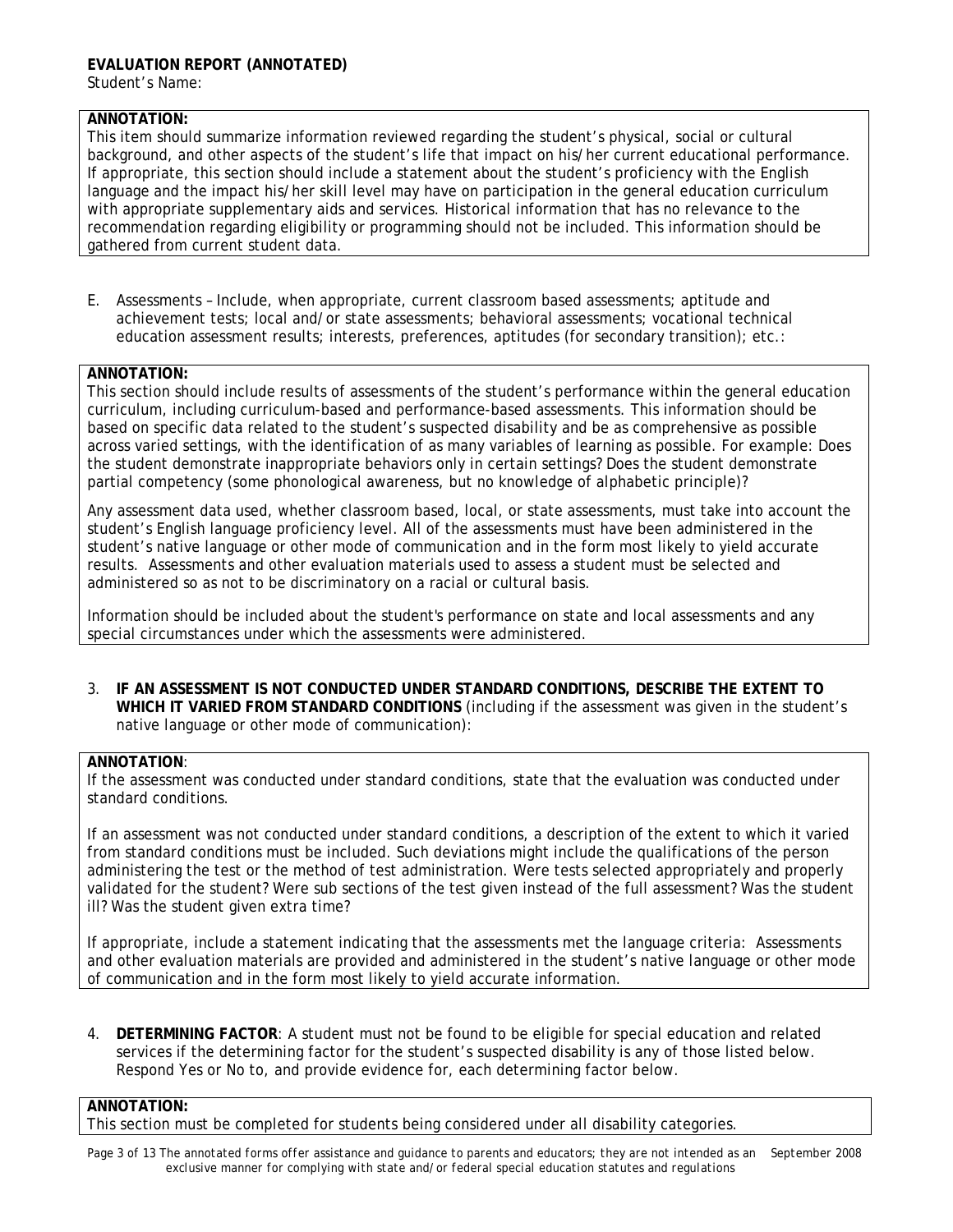# **EVALUATION REPORT (ANNOTATED)**

Student's Name:



# NOTE: IF DETERMINING ELIGIBILITY FOR SPECIFIC LEARNING DISABILITY, COMPLETE THE *DETERMINATION OF SPECIFIC LEARNING DISABILITY* COMPONENT AT THE END OF THIS DOCUMENT BEFORE COMPLETING SECTIONS 5 and 6.

*Page 4 of 13 The annotated forms offer assistance and guidance to parents and educators; they are not intended as an September 2008 exclusive manner for complying with state and/or federal special education statutes and regulations*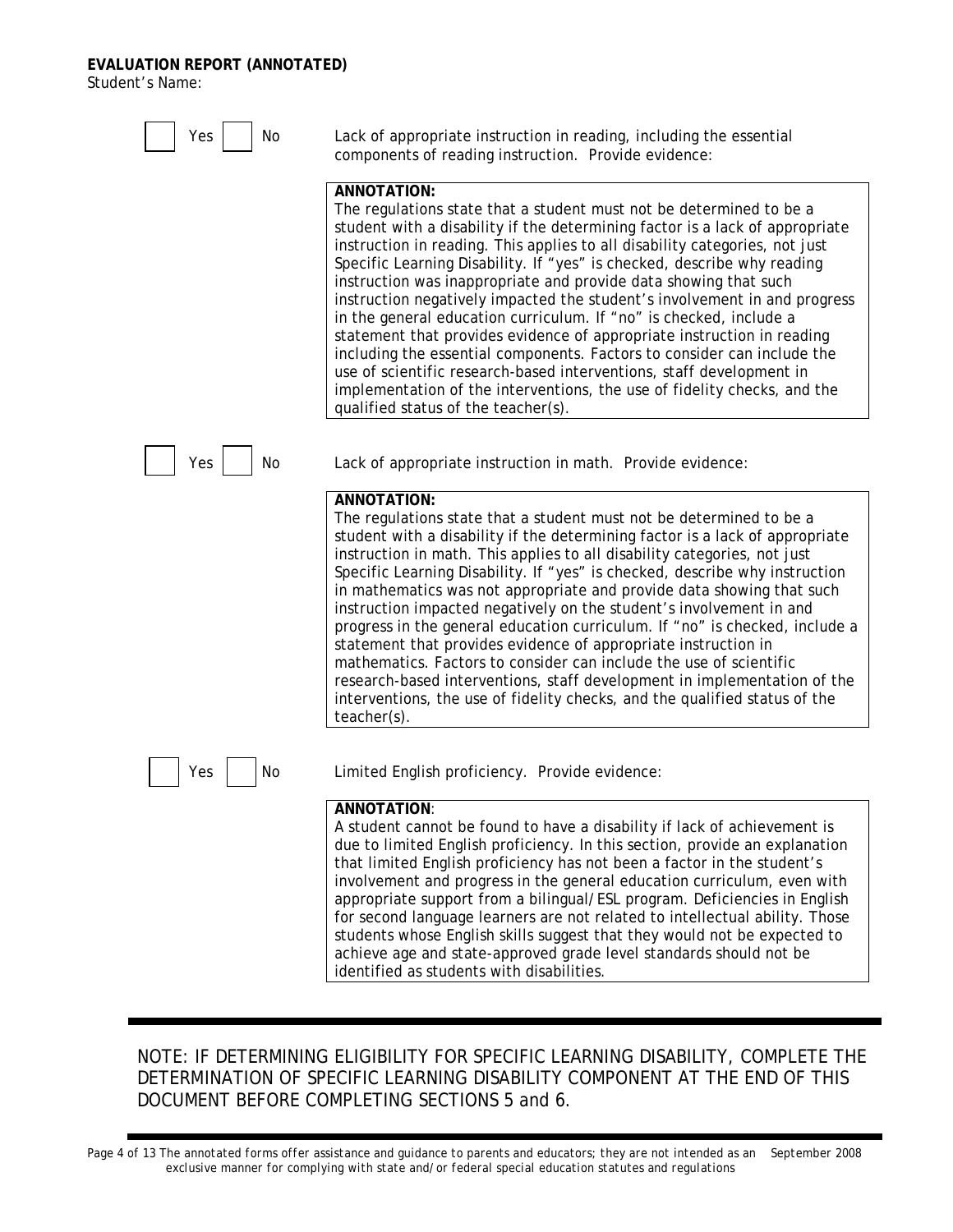### **Complete Sections 5 and 6 for all students.**

**5. SUMMARY OF FINDINGS/INTERPRETATION OF EVALUATION RESULTS –** Considering all available evaluation data, record the team's analyses of the student's functioning levels.

#### **ANNOTATION:**

This section should summarize and analyze all evaluation data gathered in the evaluation process, as documented in Sections 1 – 4.

**A. PRESENT LEVELS OF ACADEMIC ACHIEVEMENT** – Describe the student's present levels, strengths, and the resulting academic needs, when appropriate. Include communicative status, motor abilities, and transition needs as appropriate. For students with limited English proficiency (LEP), include current level(s) of English language proficiency in reading, writing, speaking and understanding/listening:

## **ANNOTATION:**

This section considers all evaluation data from Sections 1 – 4 and if appropriate the Specific Learning Disability (SLD) Component, to determine the student's levels of academic achievement. This section summarizes student academic strengths and needs and how the student is progressing in the general education curriculum in relation to his/her peers. If the student is determined to be eligible for special education services, this information would be transferred to the Present Levels of Academic Achievement and Functional Performance section of the IEP.

**B. PRESENT LEVELS OF FUNCTIONAL PERFORMANCE –** Describe the student's present levels, strengths, and the resulting functional and developmental needs, when appropriate:

#### **ANNOTATION:**

This section includes a summary of all evaluation data collected in Sections 1 – 4 and if appropriate the SLD Component related to the student's functional levels. This section should identify student strengths and needs. Functional performance is related to activities of daily living, such as hygiene, dressing, basic consumer skills, community-based instruction, etc. Information included here does not have to indicate a deficit. A statement can be included that the student's functional performance in all areas is age appropriate. If the student is found to be eligible for special education services this information would be transferred to the Present Levels of Academic Achievement and Functional Performance section of the IEP.

**C. BEHAVIORAL INFORMATION –** Include social and emotional status and behavioral strengths and needs, when appropriate:

### **ANNOTATION:**

This section should summarize evaluation data gathered related to student behavior, including social and emotional levels of functioning in various environments. Results of a functional behavioral assessment would be included in this section. If the student is determined to be eligible for special education services, this information would be transferred to the Present Levels of Academic Achievement and Functional Performance section of the IEP.

**6. CONCLUSIONS** – Determination of Eligibility and Educational Needs Complete A or B or C

A.  $\vert$  The student does not have a disability and therefore is NOT ELIGIBLE for special education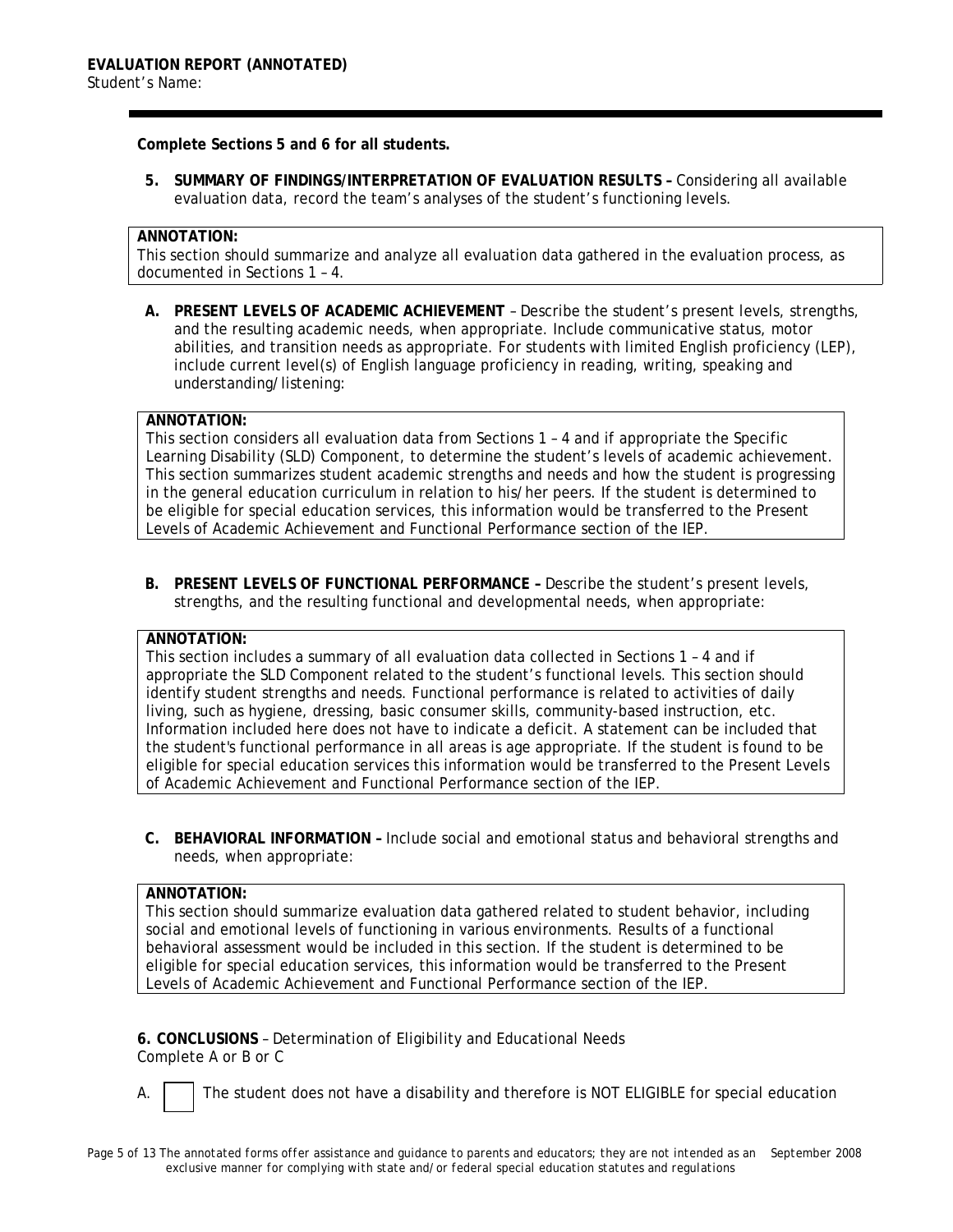Student's Name:

| 0R                                                                                                                                                                                                       |    |                                                                                                                                                                                                                                                                                                                                           |  |  |  |
|----------------------------------------------------------------------------------------------------------------------------------------------------------------------------------------------------------|----|-------------------------------------------------------------------------------------------------------------------------------------------------------------------------------------------------------------------------------------------------------------------------------------------------------------------------------------------|--|--|--|
| <b>B.</b>                                                                                                                                                                                                |    | The student has a disability but does not need specially designed instruction, and therefore is<br>NOT ELIGIBLE for special education                                                                                                                                                                                                     |  |  |  |
| <b>OR</b>                                                                                                                                                                                                |    |                                                                                                                                                                                                                                                                                                                                           |  |  |  |
| C.                                                                                                                                                                                                       |    | The student has a disability and is need of specially designed instruction, and therefore IS<br>ELIGIBLE for special education.                                                                                                                                                                                                           |  |  |  |
|                                                                                                                                                                                                          | 1. | <b>Disability Category</b><br>Primary disability category:                                                                                                                                                                                                                                                                                |  |  |  |
|                                                                                                                                                                                                          |    | Secondary disability category(s), if any:                                                                                                                                                                                                                                                                                                 |  |  |  |
|                                                                                                                                                                                                          | 2. | Recommendations for consideration by the IEP team to enable the student to participate as<br>appropriate in the general education curriculum (including special considerations the IEP team<br>must consider before developing the IEP, measurable annual goals, specially designed<br>instruction, and supplementary aids and services): |  |  |  |
| ANNOTATION:                                                                                                                                                                                              |    |                                                                                                                                                                                                                                                                                                                                           |  |  |  |
| The evaluation team must determine if the student is eligible for special education. To be eligible, the                                                                                                 |    |                                                                                                                                                                                                                                                                                                                                           |  |  |  |
| student must have a disability (mental retardation, deafness or hearing impairment, speech or language<br>impairments, visual impairments including blindness, serious emotional disturbance, orthopedic |    |                                                                                                                                                                                                                                                                                                                                           |  |  |  |
|                                                                                                                                                                                                          |    |                                                                                                                                                                                                                                                                                                                                           |  |  |  |

impairments, visual impairments including blindness, serious emotional disturbance, orthopedic impairments, autism, traumatic brain injury, other health impairments, or specific learning disability) and be in need of specially designed instruction. Federal regulations define specially designed instruction as adapting, as appropriate to the needs of an eligible student, the content, methodology, or delivery of instruction. to address the unique needs of the student that result from the student's disability and to ensure access of the student to the general curriculum, so that the student can meet the educational standards within the jurisdiction of the public agency that apply to all students.

If the student does not have a disability, the team should check the first option and proceed to the Evaluation Team Participation section.

If the student has a disability, but does not need specially designed instruction, then the second option should be selected, and the team should proceed to the Evaluation Team Participation section.

If the student has a disability and is in need of specially designed instruction, the third option should be checked. The primary disability category must be indicated, as well as additional disability(s) if appropriate. If there are no additional disabilities, indicate *Not Applicable* or *N/A*.

Federal and State regulations specify that a student must not be determined to be a student with a disability if the determining factor is a lack of appropriate instruction in reading or math or limited English proficiency. This applies to all disability categories, not just Specific Learning Disability.

This section should include recommendations regarding modifications, specially designed instruction, and related services that should be included in the student's IEP.

Upon completion of the evaluation, the Local Education Agency will complete and issue the report to the members of the evaluation team.

Evaluation Team Participation

Agreement and Disagreement required ONLY when evaluating students for specific learning disability.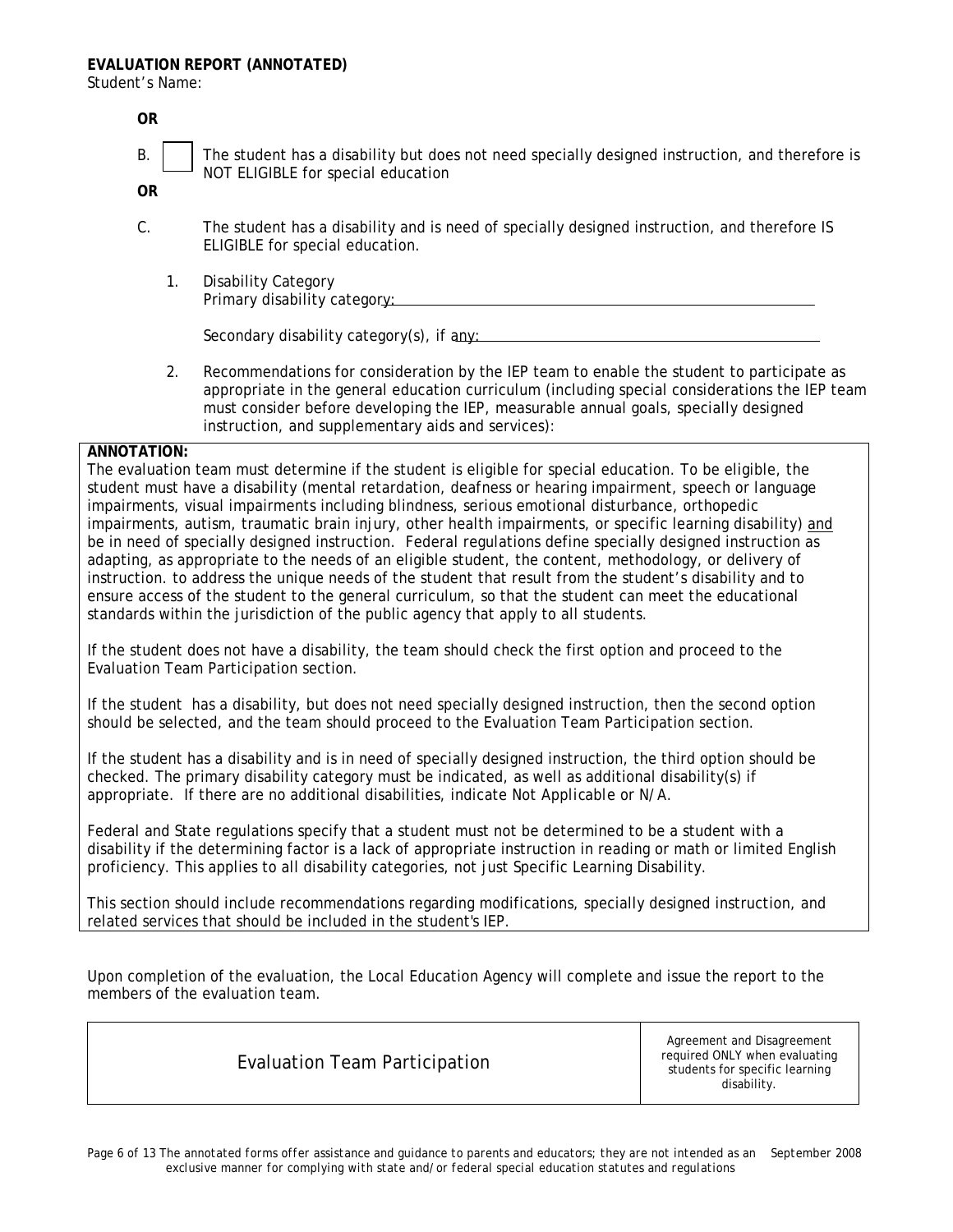#### **EVALUATION REPORT (ANNOTATED)**  Student's Name:

| Evaluation Team Participants* | Title | Agree | Disagree** |
|-------------------------------|-------|-------|------------|
|                               |       |       |            |
|                               |       |       |            |
|                               |       |       |            |
|                               |       |       |            |
|                               |       |       |            |
|                               |       |       |            |

\* A certified school psychologist is required for evaluation of the following disability categories: Autism, Emotional Disturbance, Mental Retardation, Multiple Disabilities, Other Health Impairments, Specific Learning Disability or Traumatic Brain Injury. A certified school psychologist is not required for Deaf-blindness, Deaf and Hard of Hearing, Speech/Language Impairment, Visual Impairment and Orthopedic Impairment.

\*\* For specific learning disability only, if a team member disagrees with the team's conclusion related to the identification of the student as having a specific learning disability, the member must submit a separate statement presenting the member's dissent to the LEA. This information must be attached to the *Evaluation Report*. Please submit this statement to:

LEA Representative Name

Email Address

A copy of the *Procedural Safeguards Notice* is available upon request from your child's school. This document explains your rights, and includes state and local advocacy organizations that are available to help you understand your rights and how the special education process works.

For help in understanding this form, an annotated *Evaluation Report* is available on the PaTTAN website at [www.pattan.net](http://www.pattan.net/) Type "Annotated Forms" in the Search feature on the website. If you do not have access to the Internet, you can request the annotated form by calling PaTTAN at 800-441-3215.

# **ANNOTATION:**

The LEA is to provide a copy of the *Evaluation Report* to the parent.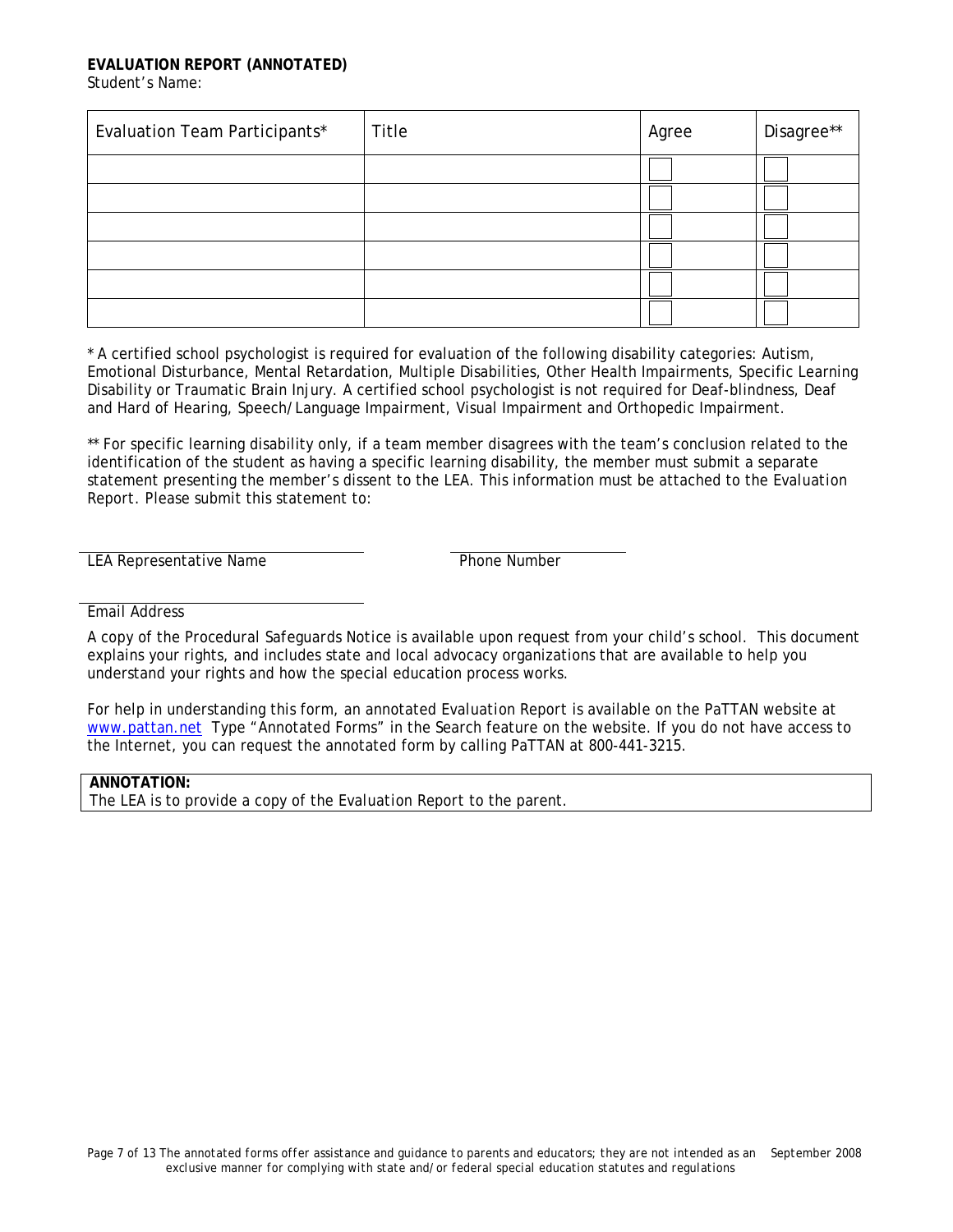# DETERMINATION OF SPECIFIC LEARNING DISABILITY

### **ANNOTATION:**

The Specific Learning Disability (SLD) component would be used ONLY if the evaluation team is considering the student to be eligible for special education under the specific learning disability category. All ten items in this component must be completed. Refer to *PA Guidelines for Identifying Students with Specific Learning Disabilities*) available at [www.pattan.net](http://www.pattan.net/) for additional information on this process.

**NOTE: This component must be completed when determining eligibility for Specific Learning Disability. The information must be attached to and/or incorporated into Sections 5 and 6 of the completed**  *Evaluation Report.* 

### **Provide documentation for items 1-10.**

1. The student does not achieve adequately for the student's age or does not meet State-approved gradelevel standards in one or more of the following areas when provided with learning experiences and scientifically based instruction appropriate for the student's age or State-approved grade level standards and level of English language proficiency: oral expression, listening comprehension, written expression, basic reading skill, reading fluency skills, reading comprehension, mathematics calculation, and mathematics problem-solving.

# **ANNOTATION:**

The evaluation team must determine if the student is not adequately achieving in one or more of the eight areas listed above. Sources of data could include (but are not limited to) benchmark assessments; progress monitoring data; performance on district-wide assessments; statewide tests of achievement and normreferenced tests of academic achievement. Multiple sources of data collected over time should be used during the decision making process. The student's achievement in these areas should be evaluated in relation to their age or State-approved standards. The student's achievement level should be significantly deficient to warrant identification. The regulations do not define significantly deficient. It is the responsibility of individual LEA to establish or define appropriate assessment parameters (see *PA Guidelines for Identifying Students with Specific Learning Disabilities*) available at [www.pattan.net](http://www.pattan.net/) The team must address the student's English language proficiency and whether this may be impacting on his/her ability to meet age and grade level standards.

2. Check below to identify the process(es) used to determine eligibility.

# **ANNOTATION:**

**Chapters 14 and 711 allow for the choice of two models of identification of specific learning disabilities: the discrepancy model and the response to intervention model. It is the decision of the LEA which model(s) will be used within the LEA. The LEA's decision as to which model(s) will be used is documented in the district's Special Education Plan and in the Annual Plan for charter schools.** 

**It is the decision of the evaluation team as to which available model is used to evaluate a child. Only one model is to be used during an evaluation for each individual child; even if both models are available to the LEA. An LEA may be moving toward implementation of a Response to Intervention model but still be relying on the Discrepancy Model for identification purposes. All of the data collected on the child as they progressed through the tiers would be used in the evaluation but the decision would still be made using the discrepancy model. Similarly, response to intervention may be available within the elementary grades of an LEA but not at the secondary level. In that case, the team would choose the discrepancy model for identification of a secondary student even though both models are available on the special education plan.** 

**It is the team's decision as to which available model they choose to use for each individual child. Only**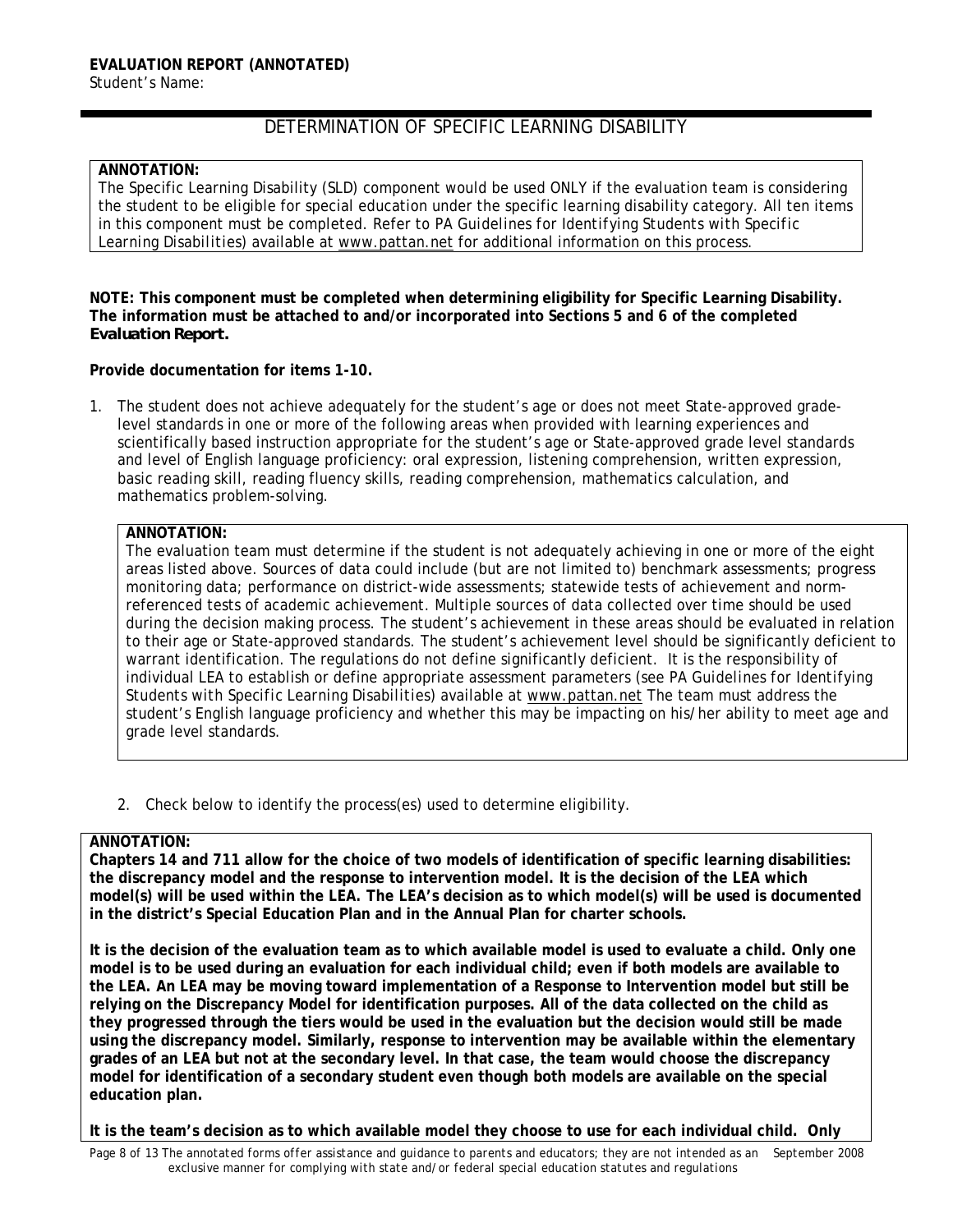**one model is used at a time. The team is responsible for collecting the appropriate information to make the decision using the model they choose. Clarification on what information is required for each model is found below and within the** *PA Guidelines for Identifying Students with Specific Learning Disabilities*) available at [www.pattan.net](http://www.pattan.net/)

**Check the box that indicates the model used to determine SLD for this student.**

Response to Scientific Research-Based Intervention (RtI). Document the criteria below.

The student does not make sufficient progress to meet age or State-approved grade-level standards in one or more of these areas: oral expression, listening comprehension, written expression, basic reading skill, reading fluency skills, reading comprehension, mathematics calculation, and mathematics problem-solving:

## **ANNOTATION:**

To identify a student as having SLD, the student must demonstrate a deficit in achievement of age or State-approved standards as well as an inadequate rate of improvement when the student is provided increasingly intense interventions. Documentation of this should include: evidence that the student was provided with appropriate instruction in the general education setting; evidence that the student's rate of improvement (slope) was significantly inadequate when provided with multiple tiers of research-based interventions; and evidence that research-based core instruction and interventions were offered with fidelity for sufficient length of time. Progress monitoring data collected over time will provide information about the level of achievement and rate of improvement.

Severe Discrepancy between Intellectual Ability and Achievement. Document the criteria below.

The student exhibits a pattern of strengths and weaknesses in performance, achievement or both relative to age, standards or intellectual development:

## **ANNOTATION:**

Teams will evaluate the student's pattern of strengths and weaknesses to determine if there is a discrepancy between intellectual ability and academic achievement. A discrepancy between the two is not enough to identify a student as having an SLD; the student also must be demonstrating achievement significantly below age or grade level. The regulations do not explicitly define significantly below age or grade level. It is the responsibility of individual LEAs to establish or define appropriate assessment parameters (see *PA Guidelines for Identifying Students with Specific Learning Disabilities*) available at [www.pattan.net](http://www.pattan.net/)

3. The instructional strategies used and the student-centered data collected:

### **ANNOTATION:**

In this section, explicitly describe the instructional strategies and/or interventions used with the student. This information can come both from before and after the evaluation process began. In addition, this section should document the data collected on the student as part of the evaluation process.

4. The educationally relevant medical findings, if any: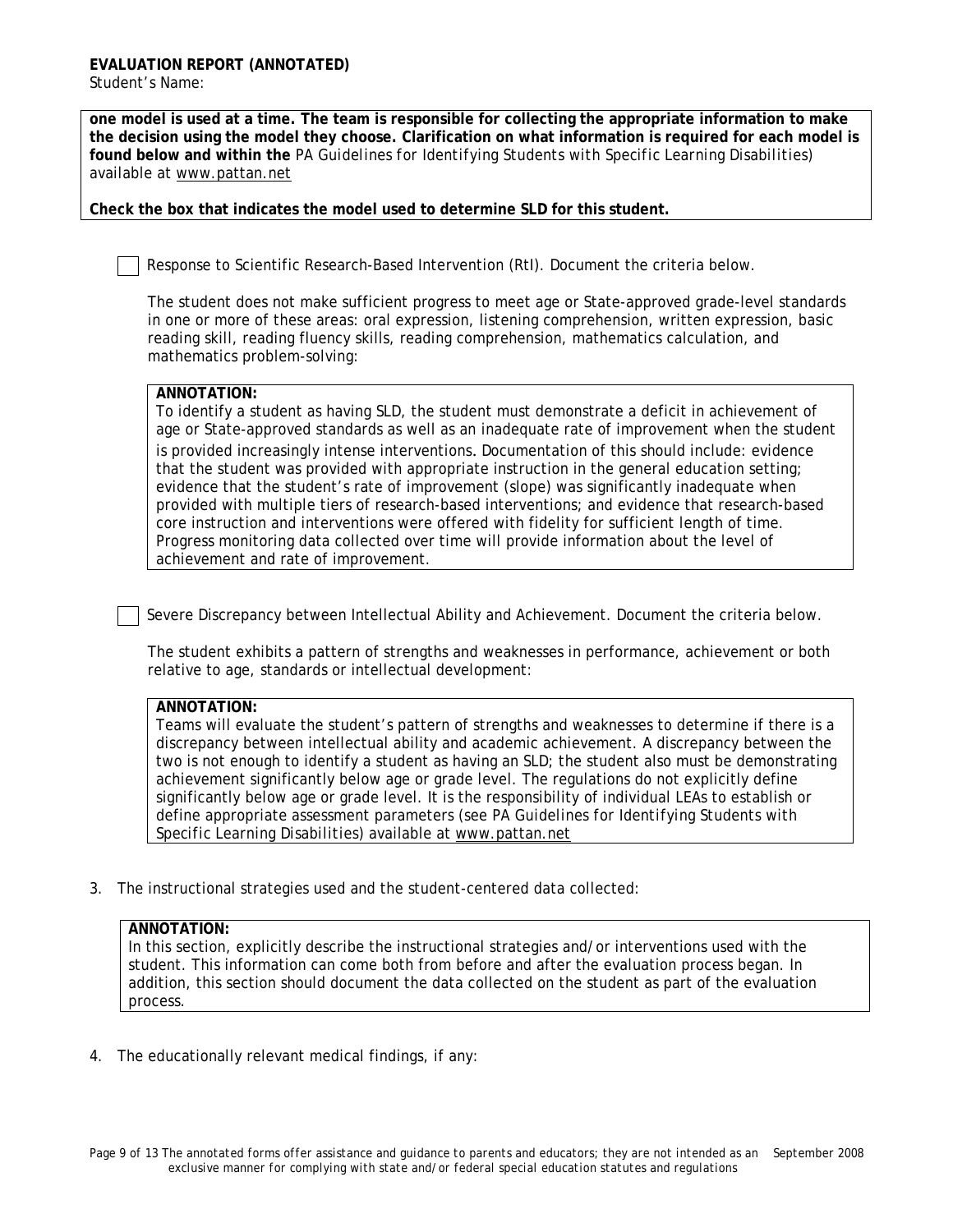# **ANNOTATION:**

Describe any evidence that medical issues could account for the deficits in the student's academic performance. Information provided by the family, school vision and hearing screening results and information from outside sources can be discussed here. Findings that do impact the student's performance or should be included here or a statement that relevant findings were uncovered should be included here.

5. The effects of the student's environment, culture, or economic background:

### **ANNOTATION:**

Describe any evidence that an aspect of the student's environment, culture or economic background is negatively impacting his/her academic achievement.

6. Data demonstrating that prior to referral or as part of the referral process for a specific learning disability, the student's regular education instruction was delivered by qualified personnel, including the English as a Second Language (ESL) program, if applicable:

## **ANNOTATION:**

Document that regular education was delivered by qualified personnel. This should be evidenced by State certifications and trainings completed in intervention strategies or core curriculum. If the student is in an ESL program, document that the ESL curriculum was being delivered by a qualified teacher.

7. Data based documentation of repeated assessments of achievement at reasonable intervals, reflecting progress during instruction, which was provided to the parents:

## **ANNOTATION:**

Report the results of academic assessments collected over time that were used to monitor the achievement level of the student and how that information was provided to the parent. Such tools could include universal screenings, progress monitoring reports, 4Sight data, PSSA scores.

8. An observation in the student's learning environment (including the regular classroom setting) to document the student's academic performance and behavior in the areas of difficulty. Note the relationship of that behavior to the student's academic functioning:

### **ANNOTATION:**

The student must be observed in the student's learning environment to determine if the student's behavior is a possible cause of deficient academic achievement. The observation should take place during the class time in which the student is having academic difficulties and the interactions of the student with peers and teachers should be documented. The observer must comment on the relationship between the student's behavior and academic functioning.

9. Other data, if needed, as determined by the evaluation team:

### **ANNOTATION:**

Any other information the evaluation team collects, as well as information from outside sources, such as evaluations completed outside of school, would be added.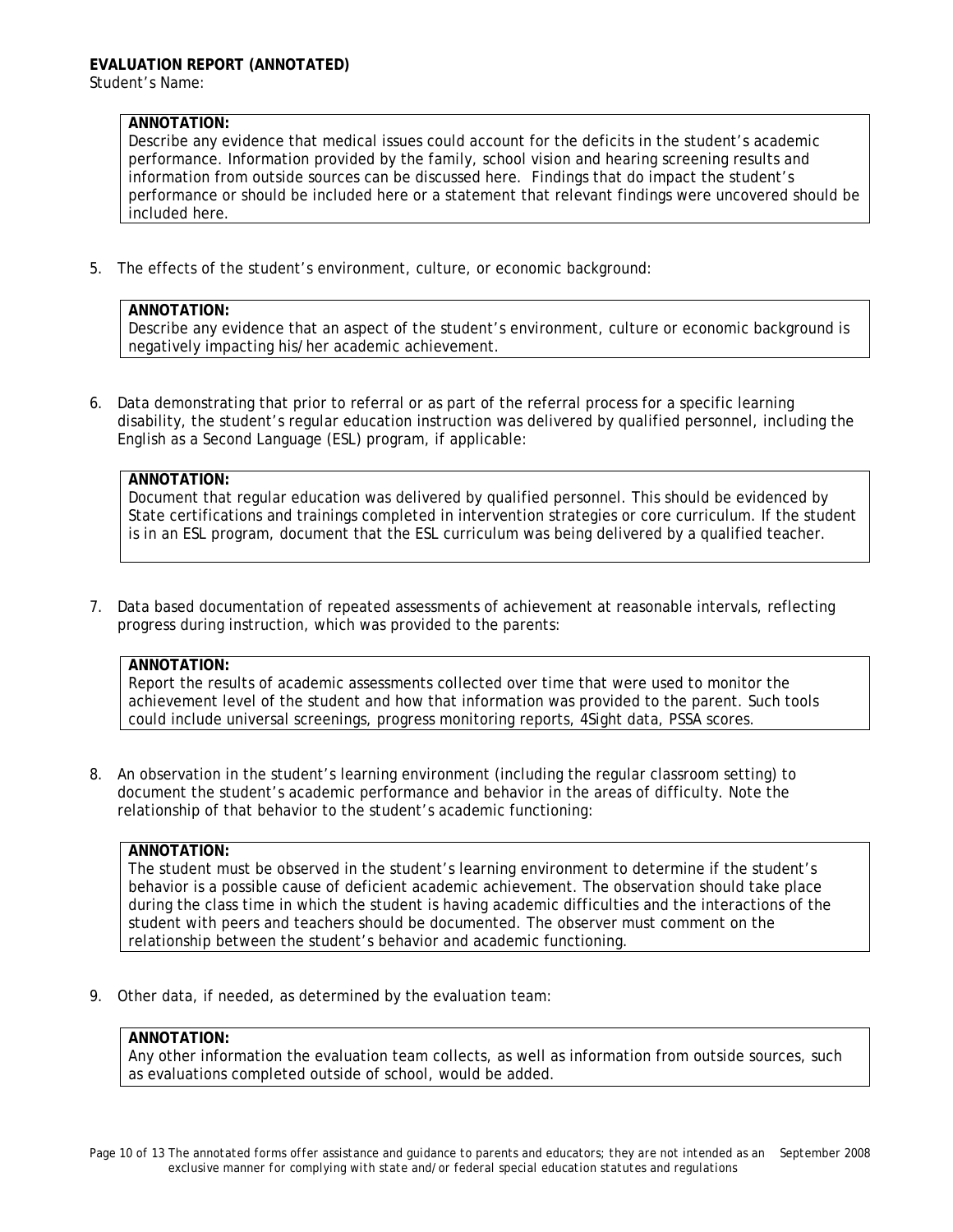# **EVALUATION REPORT (ANNOTATED)**

Student's Name:

10. Include a statement for each item below to support the conclusions of the evaluation team that the findings are not primarily a result of:

# **ANNOTATION:**

The evaluation team must determine that the student's academic deficiencies are not the result of the factors below, which are considered contra-indicators of SLD. To rule out these factors, evaluation teams should document, in the *Evaluation Report*, evidence that each of these factors has been excluded from consideration in the screening process, or if necessary, conduct a more extensive evaluation to eliminate them from consideration. Each exclusionary factor is discussed in detail below.

Visual, hearing, motor disability:

### **ANNOTATION:**

Vision screening is routinely conducted in Pennsylvania schools and is required by Pennsylvania special education regulations. Health records in the school nurse's office should be consulted to determine if the screening results indicated a possible visual problem. If there are lingering concerns about vision, the student can be re-screened. If the screening indicates a possible visual problem, a referral to an optometrist or ophthalmologist would be indicated. If the student is found by the medical professional to have a visual impairment that is the primary cause of the student's academic difficulties, the student is excluded from consideration for SLD.

Hearing screening also is routinely conducted in the schools and is required by Pennsylvania special education regulations. These records should be available and consulted by the evaluation team. If there are lingering concerns about the student's hearing, the student can be re-screened. If the screening indicates a possible hearing problem, a referral to an audiologist for an audiological examination would be indicated. A student who is found to have a hearing impairment that is the likely source of the student's academic difficulties cannot be considered as a student with SLD.

Screening for orthopedic problems can be conducted by the school nurse or other health professional. If there are concerns that orthopedic problems may be the reason for the student's academic difficulties, a referral to a physical or occupational therapist or other medical practitioner should be made. If the student is found to have an orthopedic disability that is causing academic problems, that student cannot be identified as SLD.

Mental retardation:

# **ANNOTATION:**

Federal regulations define mental retardation as "… significantly sub-average general intellectual functioning, existing concurrently with deficits in adaptive behavior and manifested during the developmental period, that adversely affects a child's educational performance." School psychologists have traditionally evaluated students for the possibility of mental retardation with measures of intellectual functioning and adaptive behavior. These methods remain the most valid way of determining this disability if there is concern that the student might have sub-average general intellectual functioning. However, it also is appropriate to screen out the possibility of mental retardation if the student displays clear evidence of general intellectual functioning in at least the low average range. For example, if the student displays inadequacies in reading, but performs proficiently in mathematics and otherwise displays appropriate adaptive behavior, the evaluation team may choose to rule out mental retardation without administering intelligence tests or adaptive behavior measures. The rationale for this rule out should be included in the *Evaluation Report.* However, if there are concerns about significant cognitive and adaptive behavior difficulties, assessments of the student's cognitive functioning and adaptive behavior are recommended.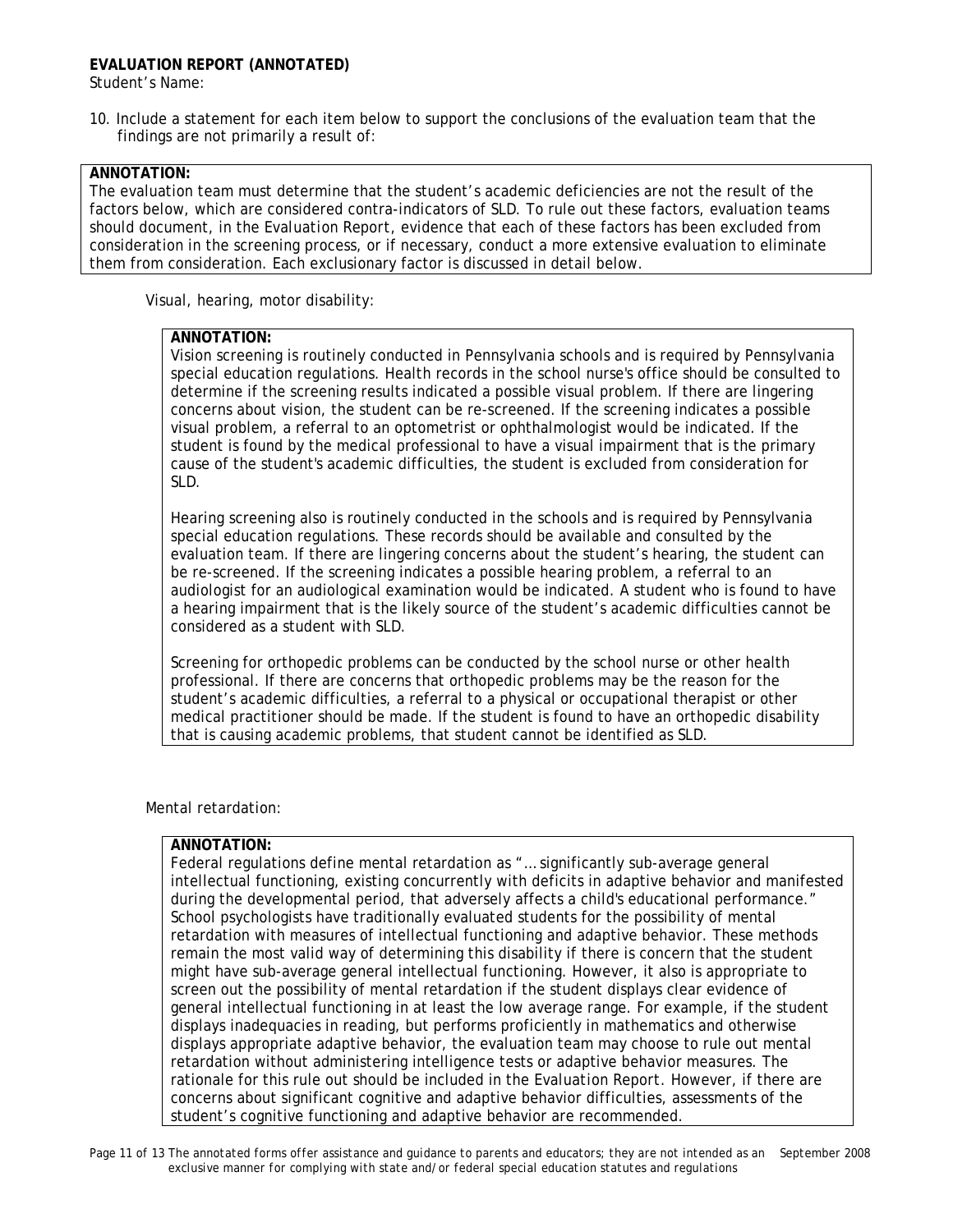Emotional disturbance:

# **ANNOTATION:**

Students with academic problems often display inappropriate and disruptive classroom behavior. Other students may have emotional problems that do not manifest themselves in externalizing behaviors. It is the responsibility of the evaluation team to determine if a student's academic difficulties are primarily caused by an emotional disturbance rather than SLD. Generally, emotional disturbance is screened through the use of behavior checklists or more comprehensive behavior rating scales. The evaluation team is responsible for ruling out these factors as causative for the student's academic difficulties. Essentially, for students who display behavior problems, the evaluation team must determine whether the student's learning problems are instigating the behavior problems, or whether underlying emotional problems are impacting the student's ability to acquire academic skills. Students whose academic difficulties are predominantly a result of emotional disturbance may not be identified as SLD.

## Cultural factors:

# **ANNOTATION:**

Students should not be identified as eligible for special education when the reason for their academic inadequacies involves cultural factors. In addition to language acquisition issues, students also may display academic deficiencies that are related to their acculturation experience in the United States. Evaluation teams need to weigh the relative impact of these cultural issues, while not overlooking possible indications of SLD.

Environmental or economic disadvantage:

### **ANNOTATION:**

The evaluation team also must assess whether issues regarding environmental or economic problems are the primary source of a student's academic deficiencies rather than SLD. Situations such as homelessness, child abuse, poor nutrition, and other factors may adversely impact a student's ability to learn. Interviews with the family and developmental histories are useful tools to assess these issues. In addition, chronic medical conditions, frequent absences, and sleep disorders should be duly considered. Whether these factors are impacting on the student's academic skills should be documented in the *Evaluation Report*, and may serve to rule out SLD.

Limited English proficiency:

### **ANNOTATION:**

Federal laws indicate that all students must be screened to determine if their primary language is other than English. If so, the student's proficiency in the English language (listening, speaking, reading, and writing) must be assessed by school personnel. Research has indicated that students who are English language learners (ELLs) take approximately two years to acquire basic interpersonal communication skills (BICS) and between five and seven years to acquire the cognitive academic language proficiency (CALP) that is required to function effectively in content subjects. Students who are in the process of learning English often will display academic deficiencies, especially if their education has been disrupted during an immigration experience. Similarly, ELLs may be particularly at risk for lack of instruction issues if interventions that address language issues have not been appropriately provided. Delays in the acquisition of academic skills that are the result of limited English proficiency are contraindications of SLD. Students must not be identified as eligible for special education when